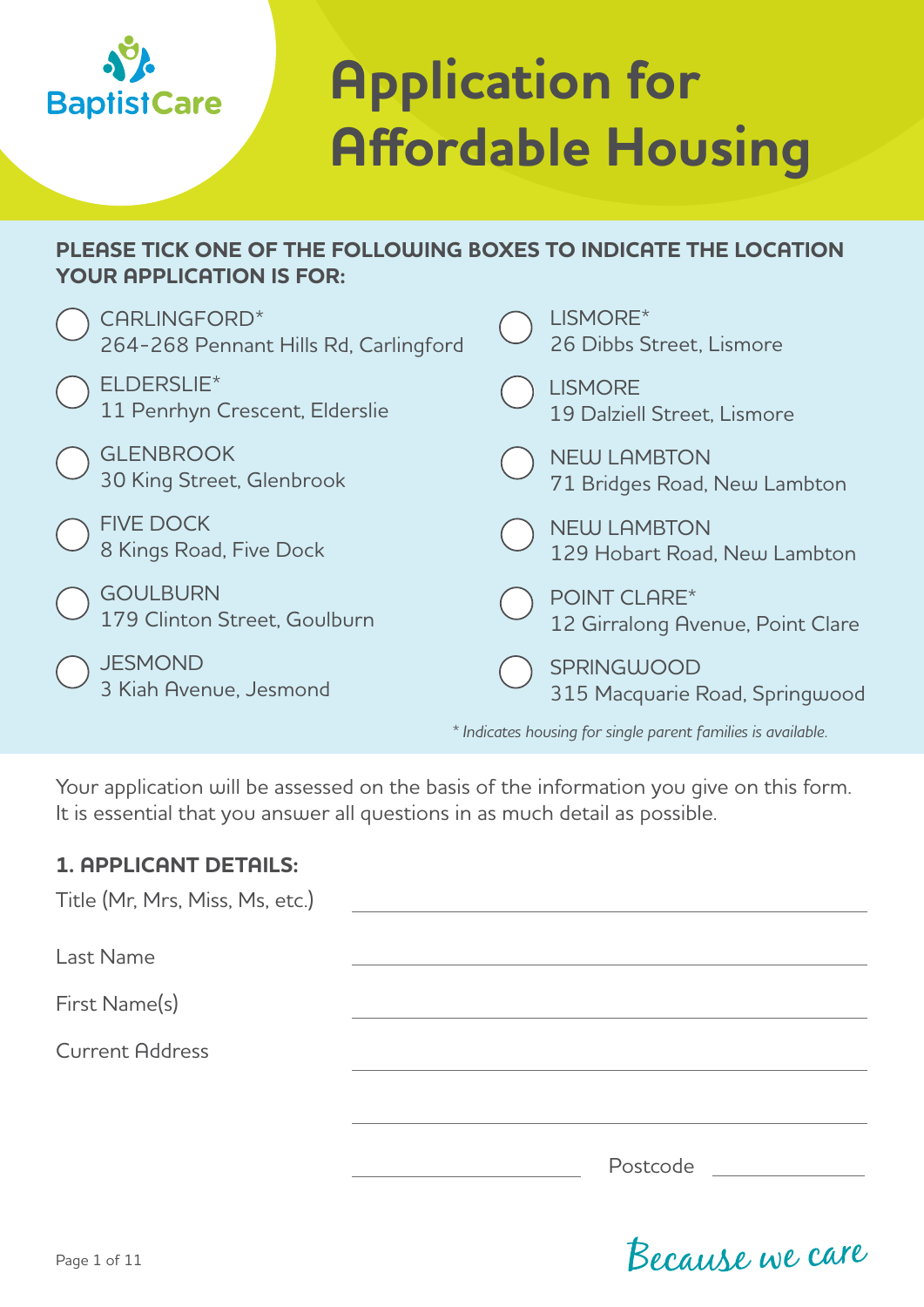| Postal Address (if different<br>from current address) |                   |
|-------------------------------------------------------|-------------------|
|                                                       | Postcode Postcode |
| Home Phone                                            |                   |
| Mobile Phone                                          |                   |
| <b>Email Address</b>                                  |                   |

*If BaptistCare is unable to reach you with the above contact details, please give a number where we can leave a message for you:* 

| Date of Birth                                                                         |                                      |                |                 |
|---------------------------------------------------------------------------------------|--------------------------------------|----------------|-----------------|
| Drivers Licence No.                                                                   |                                      |                |                 |
|                                                                                       |                                      |                |                 |
| Are you a permanent resident $\bigcirc$ Yes $\bigcirc$ No<br>or citizen of Australia? | (Please attach documentary evidence) |                |                 |
| What is your country of<br>birth?                                                     |                                      |                |                 |
| What is your preferred<br>spoken language?                                            |                                      |                |                 |
| Do you require an interpreter? For spoken English                                     |                                      | $O$ Yes $O$ No |                 |
|                                                                                       | For written English                  | O Yes ONo      |                 |
| Do you identify yourself as                                                           | $Aqe$ ing $(55+)$                    | Indigenous     | <b>Disabled</b> |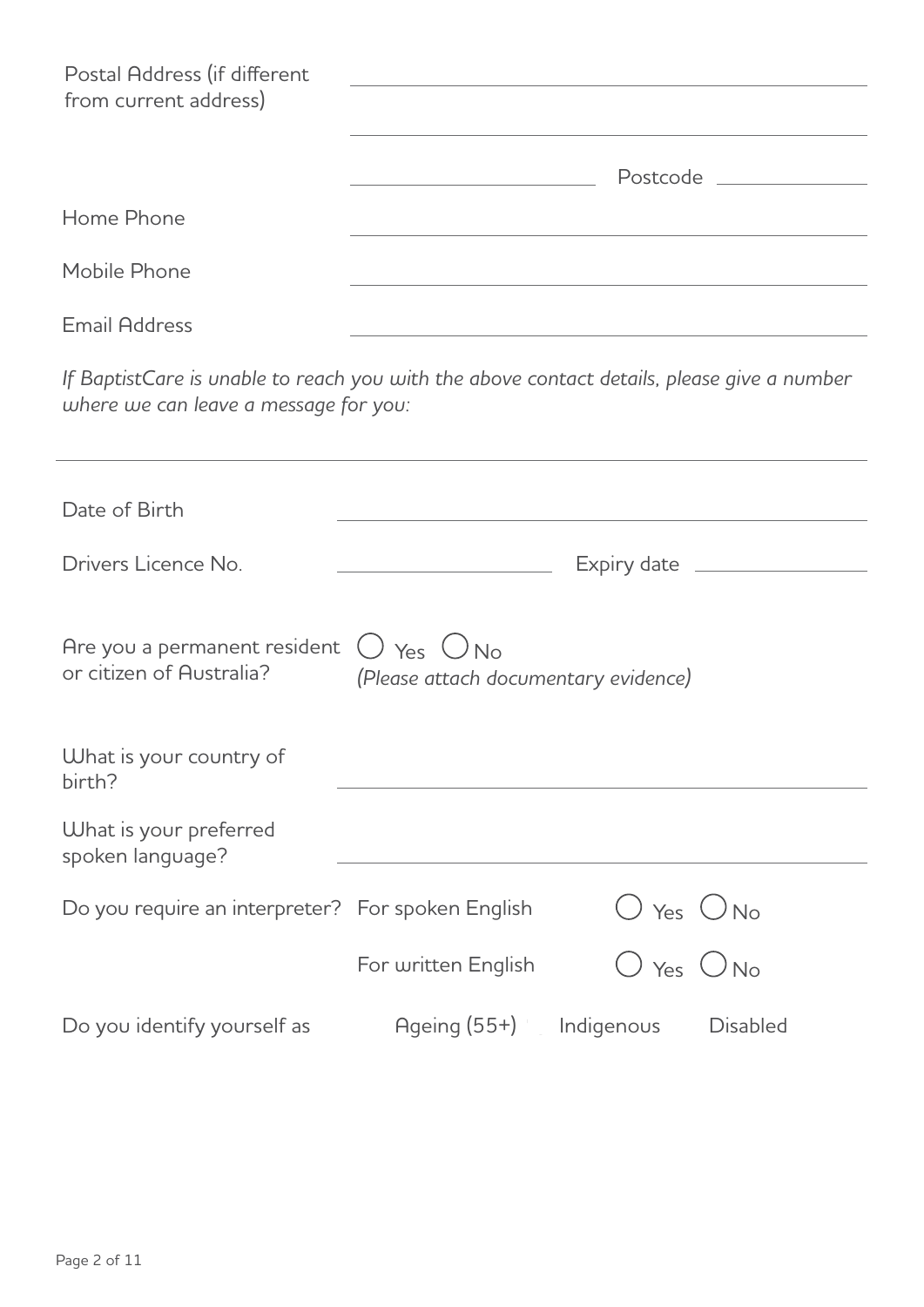# **2. OTHER PEOPLE WHO WILL LIVE WITH YOU IF YOU ARE OFFERED A PROPERTY?**

| <b>Name</b> | Male / Female Date of Birth Relationship Income type* | to you |  |
|-------------|-------------------------------------------------------|--------|--|
|             |                                                       |        |  |
|             |                                                       |        |  |

*\* Income type refers to the source of income e.g. Centrelink payments, pension, employment, insurance, workers compensation.*

Of the people you have listed above, are any of them NOT currently living with you? If so, please provide reasons why.

| Reason why they are not currently living with you |  |
|---------------------------------------------------|--|
|                                                   |  |
|                                                   |  |
|                                                   |  |
|                                                   |  |

# **3. YOUR CURRENT HOUSING**

| How long have you lived at<br>your current address?                      |  |
|--------------------------------------------------------------------------|--|
| What is your current<br>weekly rent?                                     |  |
| Name of your current<br>landlord / agent?                                |  |
| Landlord / Agent<br><b>Phone Number</b>                                  |  |
| What are some of the<br>reasons for wanting to<br>move from your current |  |

Page 3 of 11

accommodation?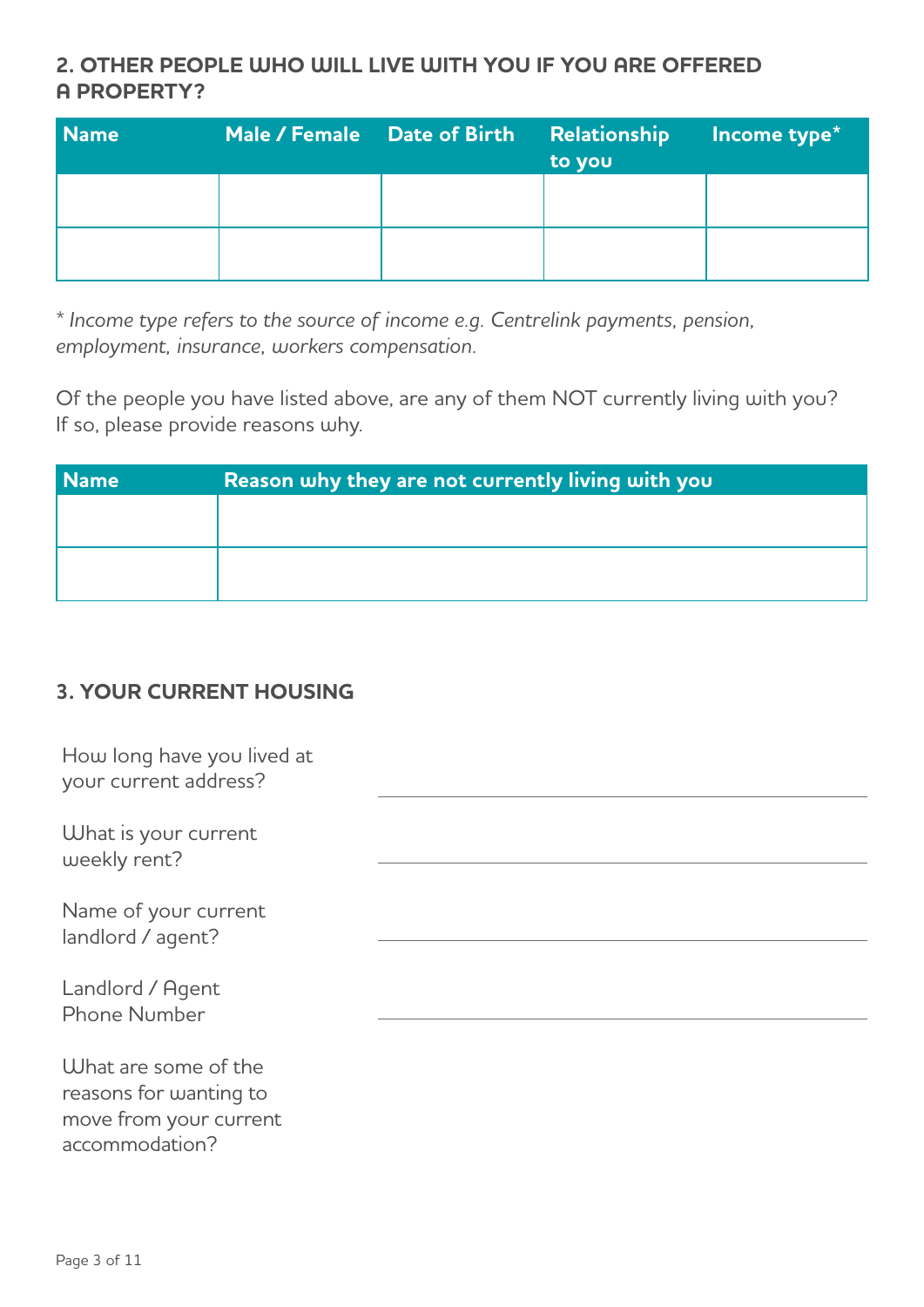**Please tick any of the following that best describe your current housing condition and please provide an explanation for each item you have ticked.**

| <b>Current Housing</b>                              | <b>Explanation</b> |
|-----------------------------------------------------|--------------------|
| I find it difficult to pay the rent                 |                    |
| Housing is overcrowded                              |                    |
| Home is in poor state of repair                     |                    |
| Unsatisfactory location                             |                    |
| Too many stairs / no lift / no<br>wheelchair access |                    |
| Housing is temporary or<br><b>Insecure</b>          |                    |

# **4. PREVIOUS RENTAL HISTORY 1**

| <b>Previous Address</b>                 |                             |
|-----------------------------------------|-----------------------------|
|                                         | Postcode                    |
| Length of time at<br>above address      | From:<br>$\overline{1}$ o:  |
| Rent Paid per week                      | $\varsigma$                 |
| Name of Landlord / Agent                |                             |
| Landlord / Agent<br><b>Phone Number</b> |                             |
| Was the bond refunded<br>in full?       | $\bigcup$ Yes $\bigcirc$ No |
| If no, please specify why?              |                             |
|                                         |                             |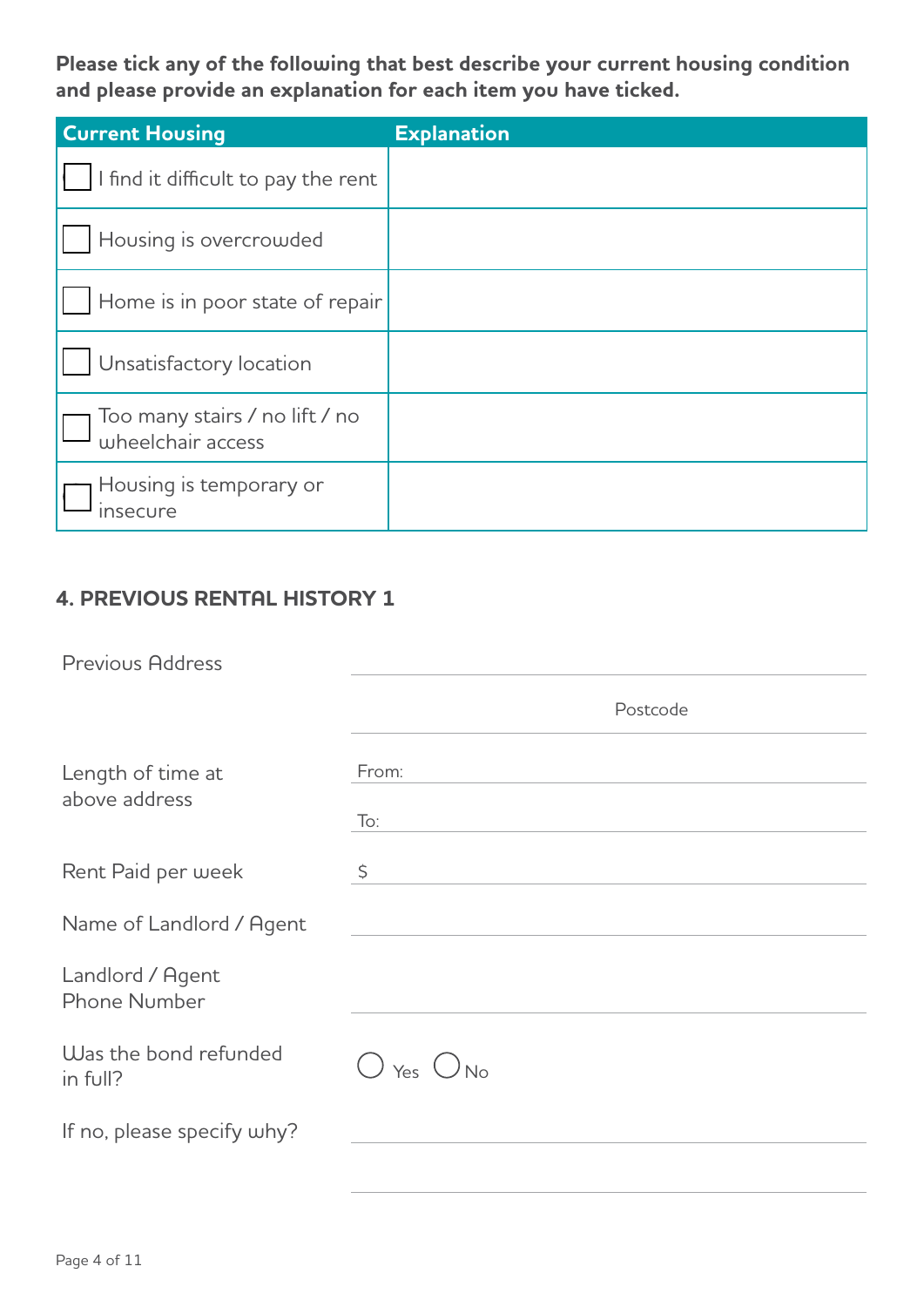# **5. PREVIOUS RENTAL HISTORY 2**

| <b>Previous Address</b>                 |                   |
|-----------------------------------------|-------------------|
|                                         | Postcode          |
| Length of time at<br>above address      | From:             |
|                                         | $\overline{1}$ o: |
| Rent Paid per week                      | S.                |
| Name of Landlord / Agent                |                   |
| Landlord / Agent<br><b>Phone Number</b> |                   |
| Was the bond refunded<br>in full?       | Yes $\bigcirc$ No |
| If no, please specify why?              |                   |
|                                         |                   |

## **6. YOUR INCOME**

Please provide information on your household's gross income (before Tax). This includes full or part time employment, pensions, benefits, investments or any other income.

| <b>Name</b> | <b>Source of Income</b> | Name & Address of Gross Income per<br><b>Employer</b><br>(if applicable) | fortnight |
|-------------|-------------------------|--------------------------------------------------------------------------|-----------|
|             |                         |                                                                          |           |
|             |                         |                                                                          |           |
|             |                         | Total \$                                                                 |           |

You will need to:

- provide evidence of income for the entire household and
- attach documentation to this application.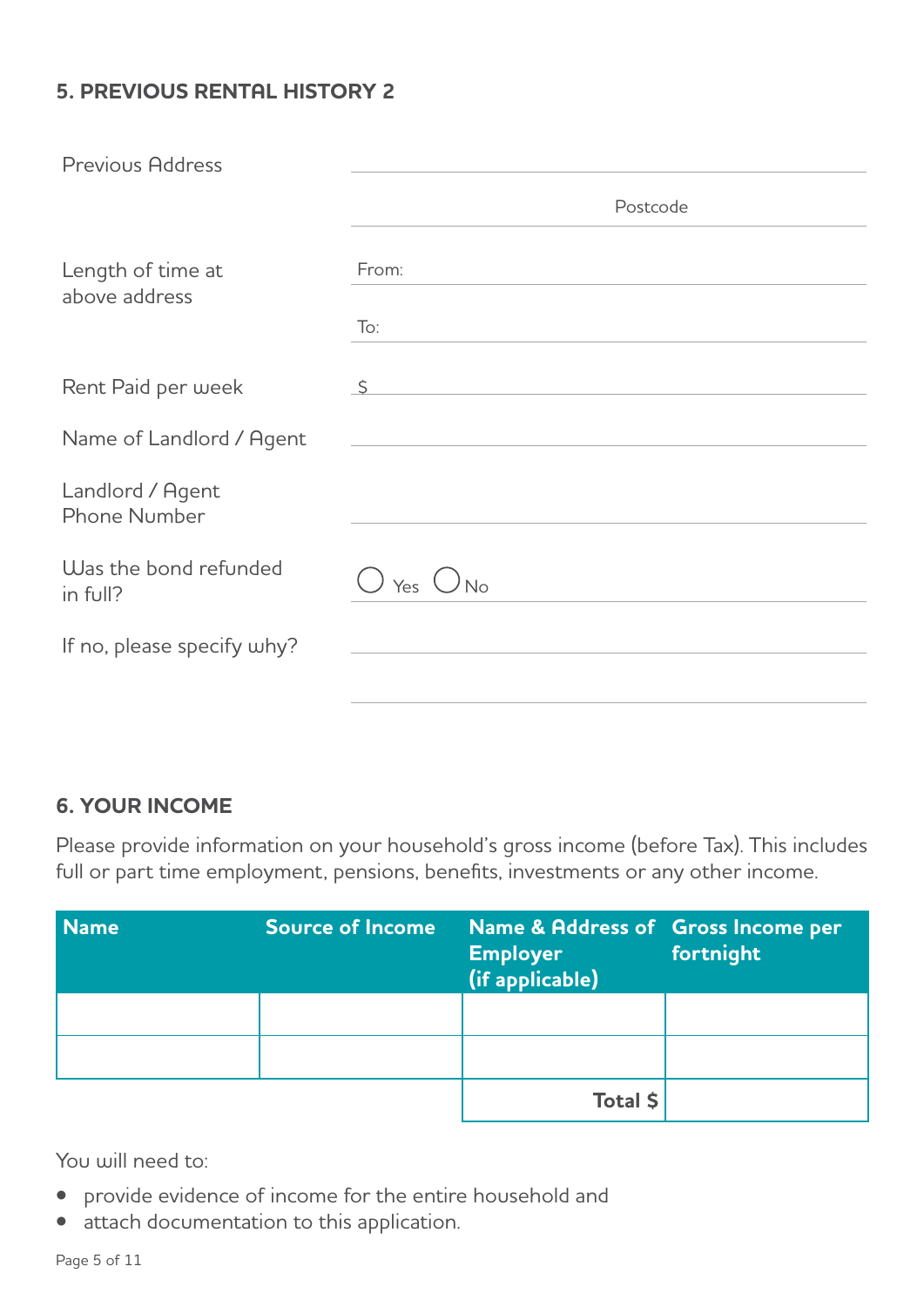# **7. YOUR CURRENT EMPLOYMENT**

| Occupation              |       |          |
|-------------------------|-------|----------|
| <b>Current Employer</b> |       |          |
| <b>Employer Address</b> |       |          |
|                         |       | Postcode |
| Employer's Phone Number |       |          |
|                         |       |          |
| Length of Employment    | From: | To:      |

# **8. YOUR PREVIOUS EMPLOYMENT**

| Occupation              |       |          |
|-------------------------|-------|----------|
| Previous Employer       |       |          |
| <b>Employer Address</b> |       |          |
|                         |       | Postcode |
| Employer's Phone Number |       |          |
|                         |       |          |
| Length of Employment    | From: | To:      |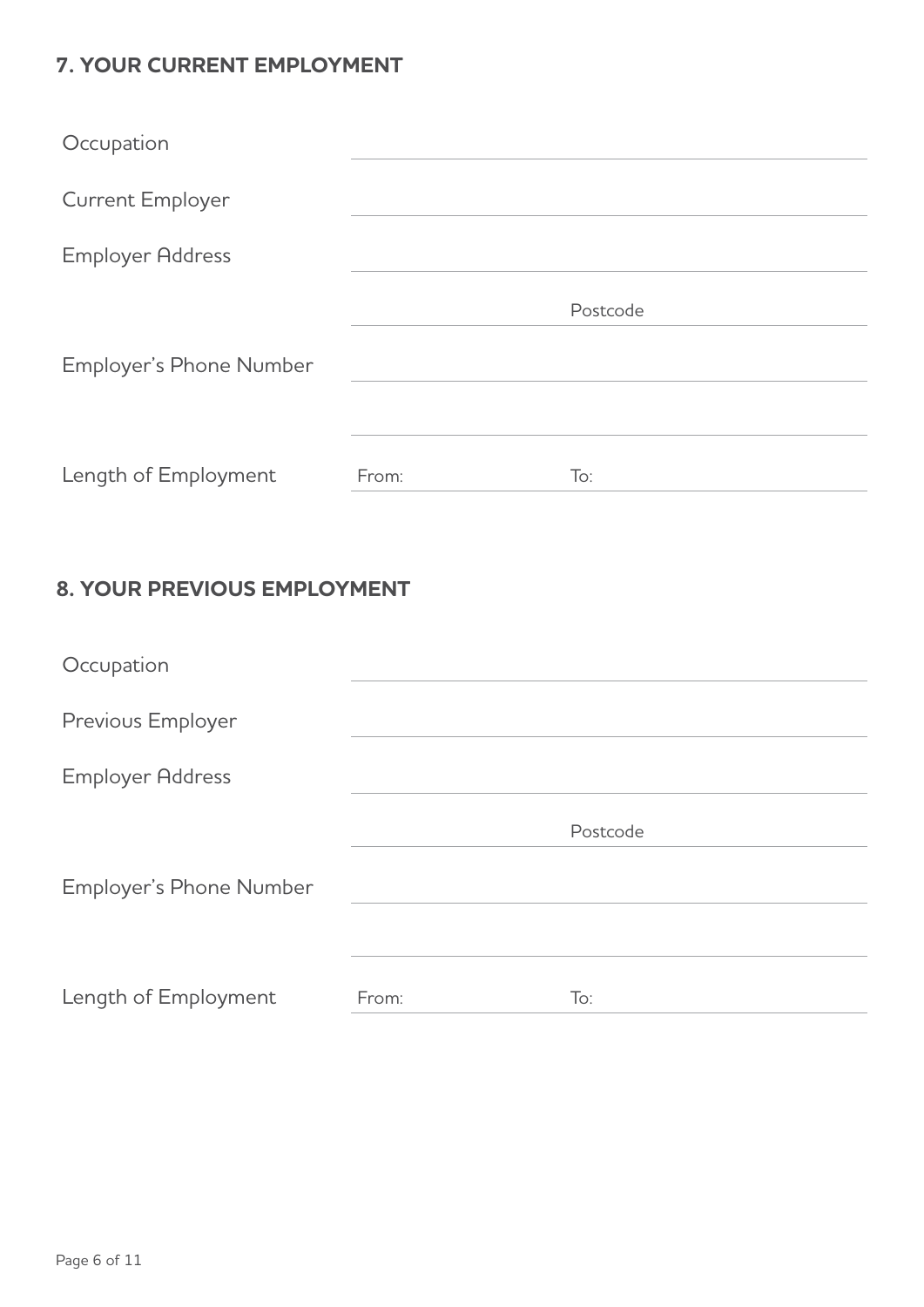#### **9. YOUR ASSETS**

Do you or any members of your household own any assets?

| <b>Type of Asset</b> | <b>Value</b> |
|----------------------|--------------|
|                      |              |
|                      |              |
|                      |              |
|                      |              |
|                      |              |

## **10. YOUR HOUSING AND SUPPORT NEEDS**

Please provide details below of the type of housing you require.

Number of bedrooms required based on your household composition.

Do you or any family members have any special housing requirements which may influence your housing needs (e.g. a disability, medical condition, access to public transport)?

 $\bigcirc$  Yes  $\bigcirc$  No If yes, please provide details

Do you have any special requirements in the type of property you require or the layout of the property?

 $\bigcirc$  Yes  $\bigcirc$  No If yes, please provide details

Do you have any pets? Type of pets?

 $\bigcirc$  Yes  $\bigcirc$  No If yes, please provide details

*Please note that not all of our properties are appropriate for some pets.* Page 7 of 11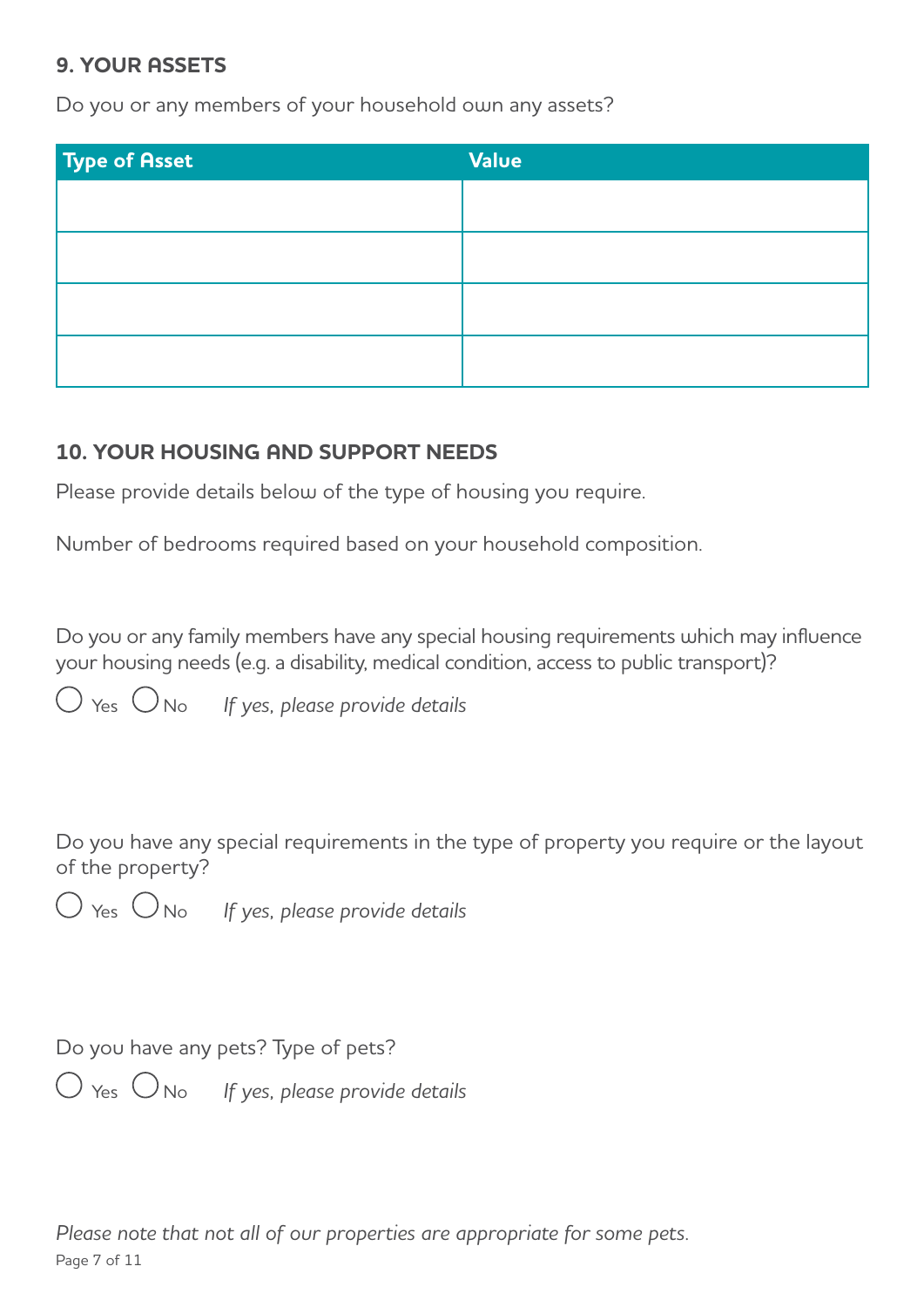Are you able to live independently, without support?

 $\bigcirc$  Yes  $\bigcirc$  No

Do you have a support worker currently working with you?

 $O$  Yes  $O_{No}$ 

If yes, who are you being supported by?

Please describe any other support or housing needs not already listed above.

# **11. CONNECTION WITH THE LOCAL AREA**

Do you currently live in the area of our affordable housing properties?

 $O$  Yes  $O$  No

If Yes, how long have you lived in the area?

Years Months

What are the reasons you want to live in the area?

# **12. FURTHER INFORMATION**

Please use this space to tell us anything else about your housing needs, your connection with the local area, your current housing circumstances or any other information which may help BaptistCare assess your application for housing.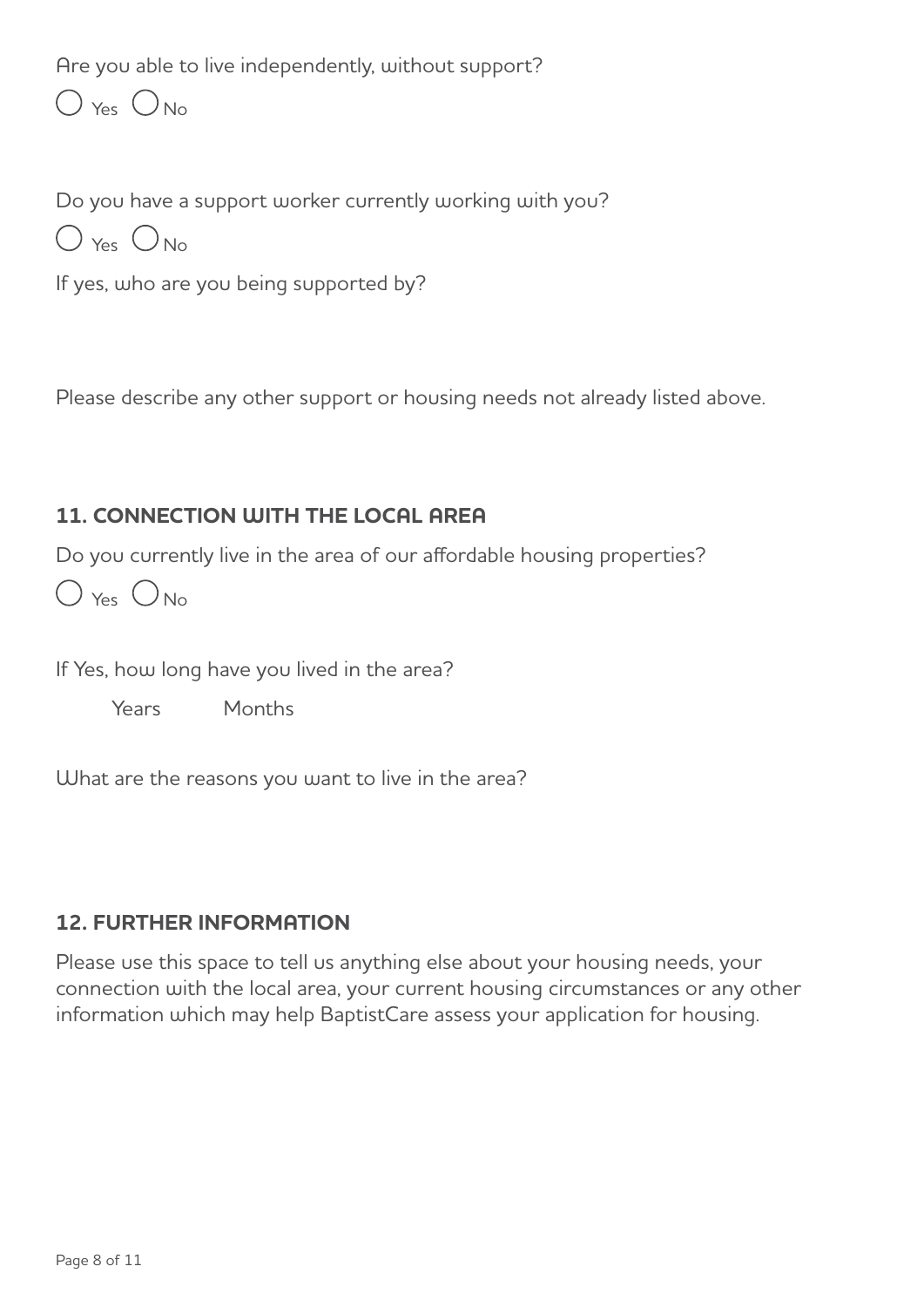# **13. INFORMATION ON PRIVACY**

- BaptistCare NSW & ACT [BaptistCare] is collecting personal information about you and/or your family to assess your eligibility for housing in an attempt to provide you with housing assistance. Any information you provide to BaptistCare in this application, or by any other means, is treated with the strictest confidentiality. All information held by BaptistCare about you is private and will not be reviewed by anyone outside BaptistCare without your written permission.
- You have the right to access your application and any information on your file.
- You have the right to withdraw your application at any stage and request that your information not to be used.
- If you would like a support worker or family member to discuss your application with BaptistCare you will need to provide written consent.
- If you would like more information regarding BaptistCare's privacy policy, please contact your nearest office or visit BaptistCare website [www.baptistcare.org.au](http://www.baptistcare.org.au)

# **14. DECLARATION OF INTEREST**

Do you or any member of your household have a close connection with any Director or staff member of BaptistCare?



If yes, please give details

## **15. APPLICANT DECLARATION**

I declare that the information I have provided on this application form is true and correct.

I understand that if I provide false or misleading information then I may no longer be eligible for housing and/or render this application null and void.

I understand that I may be asked to supply additional documentary proof in support of any statements I have made. I also agree that BaptistCare may contact persons named in this application to verify information and/or seek references and that, if I become a tenant of BaptistCare, I understand I may be again asked to provide documentary proof at any time upon request by BaptistCare.

By signing below, I give permission for BaptistCare to contact these people, provided it is relevant to my application.

| Name      |      |
|-----------|------|
|           |      |
| Signature | Date |
|           |      |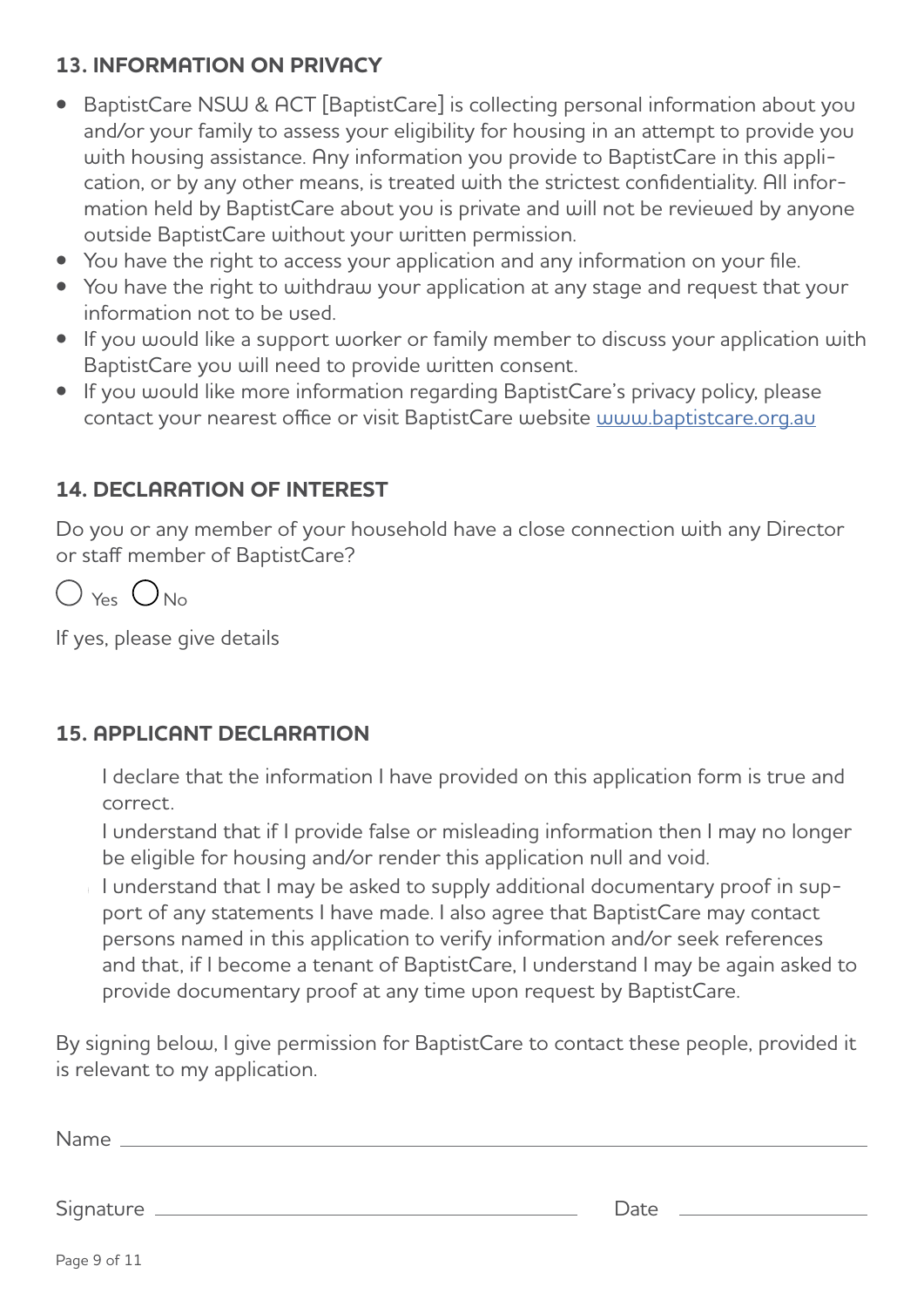Please return this form and accompanying documents by post to the relevant address below or by email to BHousing@baptistcare.org.au:

#### **BaptistCare Bouddi Place**

12 Girralong Avenue Point Clare NSW 2250 Phone: (02) 4337 5495

# **BaptistCare Carlingford**

*(in development)* PO Box 7626 NORWEST NSW 2153

## **BaptistCare Clinton Place**

179 Clinton Street Goulburn NSW 2580 Phone: (02) 4819 3850

#### **BaptistCare Community Housing Lismore**

Unit 21, BaptistCare Garimaleh Place 26 Dibbs Street Lismore NSW 2480 Phone: (02) 6621 6737

## **BaptistCare Community Housing Newcastle**

Unit 4/129 Hobart Road New Lambton NSW 2305 Phone: (02) 4032 5296

## **BaptistCare Kitty Doyle**

8 Kings Road Five Dock NSW 2046 Phone: (02) 9166 3965

# **BaptistCare Narralling Community**

11 Penrhyn Crescent Elderslie NSW 2570 Phone: (02) 7809 4944

## **BaptistCare Wingara Hamlet**

315 Macquarie Road Springwood NSW 2773 Phone: (02) 4751 6849